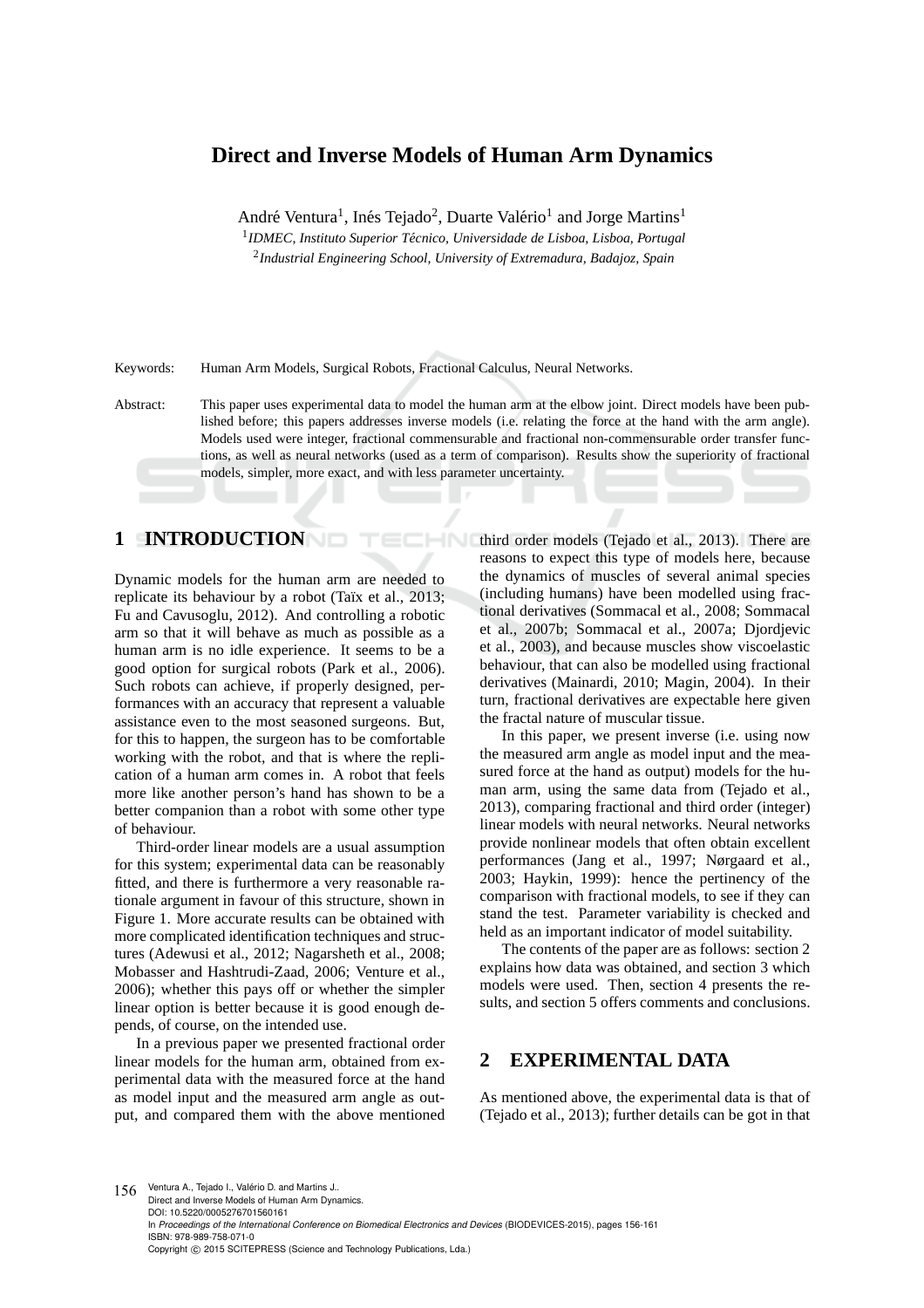

Figure 1: Third order translation analog to elbow dynamics.

paper.

Nine female and nine male volunteers, with ages ranging from 25 to 66, without any known musculoskeletal injuries of the higher limbs, kneeled or sat holding a horizontal robotic arm and tried to keep it steady, while it moved randomly. The robotic arm was moved by a Kollmorgen direct drive D061M-23-1310 motor, able to produce 5.3 N·m continuous torque and 16.9 N·m peak torque, in current control mode. The rotation range was limited to  $\pm 0.9$ rad for safety reasons. The measured angle was obtained from an encoder with a resolution of 65,535 pulses/revolution. At the end of the aluminium horizontal robotic arm there was a handle for the volunteers to grab, a JR3 12-degree-of-freedom DSP-based force sensor, and a laser pointer which should be kept inside a target. Data was recorded with a 2 kHz sampling frequency.

Experiments (shown in Figure 2), which lasted 40 s to avoid fatigue, could be of three types:

- Type I Oscillations in both directions around the zero-point;
- Type  $II$  Oscillations only in the positive side of the zero-point (flexion of the elbow);
- Type  $III$  Oscillations only in the negative side of the zero-point (extension of the elbow).

The oscillations were random to avoid anticipatory reflexes, which would interfere with the modelling of the arm dynamics. So the forces generated by the motor were a sum of sinusoids with frequencies in the [0.12,15] Hz range (chosen because the bandwidth for the human arm is approximated to 10 Hz), limited to not exceed 4 N. Eight voluntaries of either sex performed two experiment of type I, one experiment for type II, and one experiment for type III (68 data sets in total). The two other voluntaries performed 16 additional experiments: six of type I, seven of type II, and seven of type III. The force measured by the men-



Figure 2: Robotic arm used to obtain experimental data of human arm dynamics (Tejado et al., 2013).

tioned sensor was practically identical to the force input.

## **3 TYPES OF MODELS**

This section describes which models were used to find transfer function  $G_{arm,inverse}(s) = \frac{F_{measured}(s)}{\Theta(s)}$ , where  $\Theta$ is the measured arm angle, *Fmeasured* is the measured force at the hand, and *s* is the Laplace transform variable.

#### **3.1 Third-order Integer Linear Models**

These have already been mentioned in section 1, and the reasoning behind their choice in Figure 1. The identification methods were the same described below for fractional transfer functions, restricting differentiation orders to natural numbers.

#### **3.2 Fractional Linear Models**

If initial conditions are zero, fractional derivatives, denoted by  ${}_{0}D_{t}^{\alpha}$ ,  $\alpha \in \mathbb{R}$ , have Laplace transforms given by  $\mathscr{L}[\stackrel{\circ}{0}D_t^{\alpha}f(t)] = s^{\alpha}F(s)$ . Consequently, from a differential equation with fractional derivatives,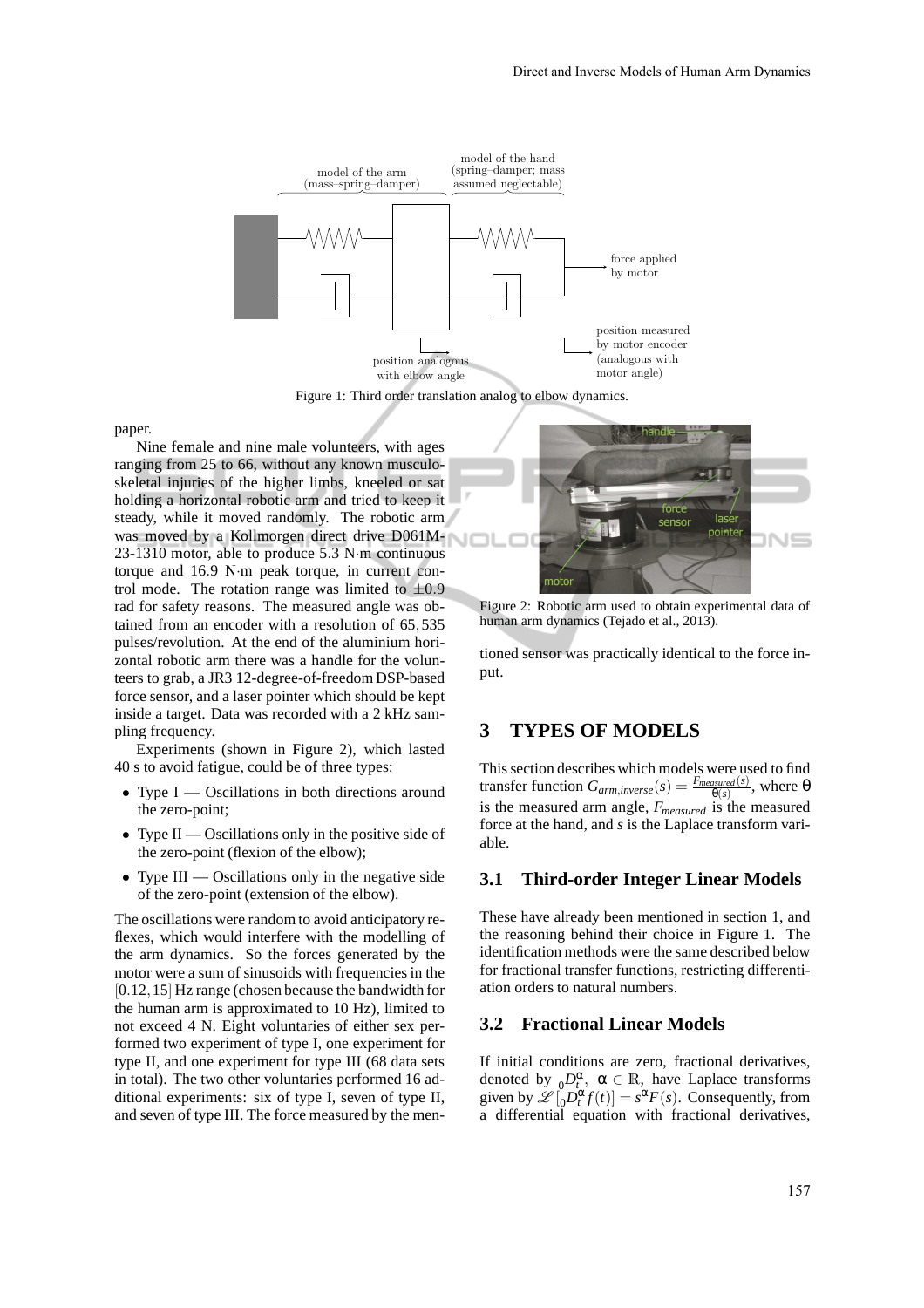fractional transfer functions arise. Those in which all orders share a least common multiple (the commensurability order) are called commensurate. Commensurate transfer functions with a commensurability order of 1 are integer transfer functions. Interested readers can find ample information on fractional derivatives in several books and papers, among which (Valério and Sá da Costa, 2013; Valério and Sá da Costa, 2011; Podlubny, 1999; Miller and Ross, 1993; Samko et al., 1993; Magin, 2004).

To identify a fractional transfer function from the measured data, rather than using a method to do this directly from a time response (Malti et al., 2008; Valério and Sá da Costa, 2013), a frequency response was estimated first (using Welch's method on the filtered output), and then Levy's method was applied, as this leads to less noisy results. Levy's method fits to frequency response  $G(j\omega_p)$ ,  $p = 1, ..., f$ , a commensurable fractional model with a frequency response given by

$$
\hat{G}(j\omega_p) = \frac{\sum_{k=0}^{m} b_k (j\omega_p)^{k\alpha}}{1 + \sum_{k=1}^{n} a_k (j\omega_p)^{k\alpha}} = \frac{N(j\omega_p)}{D(j\omega_p)} \qquad (1)
$$

minimising  $(G(j\omega)D(j\omega) - N(j\omega))^2$  (which is easier than the more obvious alternative of minimising  $G(j\omega)-\frac{N(j\omega)}{D(j\omega)}$  $\frac{N(j\omega)}{D(j\omega)}\Bigg|$ 2 , which leads to a nonlinear problem). Commensurable orders of fractional models were found sweeping the  $\alpha \in [0,2]$  range (outside which no transfer function is stable) with a 0.1 step, and keeping the  $\alpha$  for which results are better, using a heuristic which is better described below in section 4 after performance indexes are introduced. For more details on identification procedures of transfer functions for this plant, see (Tejado et al., 2013). Levy's method for fractional transfer functions is covered in (Valério et al., 2008).

#### **3.3 Neural Networks**

The (artificial) neural network (NN) models used below have a particular architecture—neural network auto-regressive with exogenous inputs (NNARX) models—represented in Figure 3. Notice how the model dynamics appear through the delay operator *z*<sup>−1</sup> to make use of past values of both the input and the output of the system. Maximum input and output delays, respectively *m* and *n*, determine the memory that the model has of the input and output signals. Neurons are arranged in layers; as input, each neuron *i* in layer *n* receives a signal  $y_{n,i}$  that is a linear combination of every output signal of the neurons in the previous layer *n*−1:

NI

$$
y_{n,i} = b_{n,i} + \sum_{i=1}^{N_{n-1}} w_{n-1,i} x_{n-1,i}.
$$
 (2)

Here  $x_{n-1,i}$  is the *i*th input of the neuron coming from the previous layer,  $w_{n-1,i}$  is a weight associated with that input,  $N_{n-1}$  is the number of such inputs, and  $b_{n,i}$  is a bias. Obviously, layer number 0 (which does not exist) corresponds to the neural network's inputs themselves. The neuron's output  $x_{n,i}$  is determined by its transfer function  $f_{n,i}$ , usually known as activation function. Activation functions may be transfer functions, but if the neural network already includes a dynamic elsewhere activation functions will probably be static; the hyperbolic tangent sigmoid function  $x_{n,i} = f_{n,i}(y_{n,i}) = \frac{1 - e^{-y_{n,i}}}{1 + e^{-y_{n,i}}}$  $\frac{1-e^{-\lambda}n_i}{1+e^{-\lambda}n_i}$  is commonly used. Neural networks employed below use the activation function  $y(x) = x$  in the output layer; in other words, their output is a biased linear combination of all the inputs. For more details on neural network architecture, see the references in section 1. - 4

references in section 1.<br>Training a neural network is an optimization process in which weights  $w_{n,i}$  and bias factors  $b_{n,i}$  are iteratively updated in order to minimize the mean square error between the model output signals and the output data. Numbers of delays *m* and *n* are to be identified along with the weights and bias of the neural network. For the system at stake NNARX, models were trained using the Levenberg-Marquardt backpropagation algorithm, chosen for speed and accuracy. It is, actually, a local minimization method: therefore it is not guaranteed that a global optimal set of networks parameters is achieved. Because of this and the fact that the algorithm initialization has a random basis, the probability of two networks having equal final weights and biases is very low, even when trained with the same data. The data, after being resampled at 500 Hz (the robot's communication frequency), was then actually split into three parts: 60% for training, 20% for validation, and 20% for testing. The best results were consistently obtained for neural networks with 4 input delays, 2 output delays and a single neuron in the hidden layer: this was thus the configuration chosen. Indeed, architectures with more than one neuron in the hidden layer were tested, showing insignificantly better or weaker overall results, depending on the number of input and output delays. As to the number of input and output delays, it was determined as discussed below in section 4. That is why only networks with a single neuron in the hidden layer are considered below. (Mandic and Chambers, 2001; Marquardt, 1963) further elaborate on neural network training.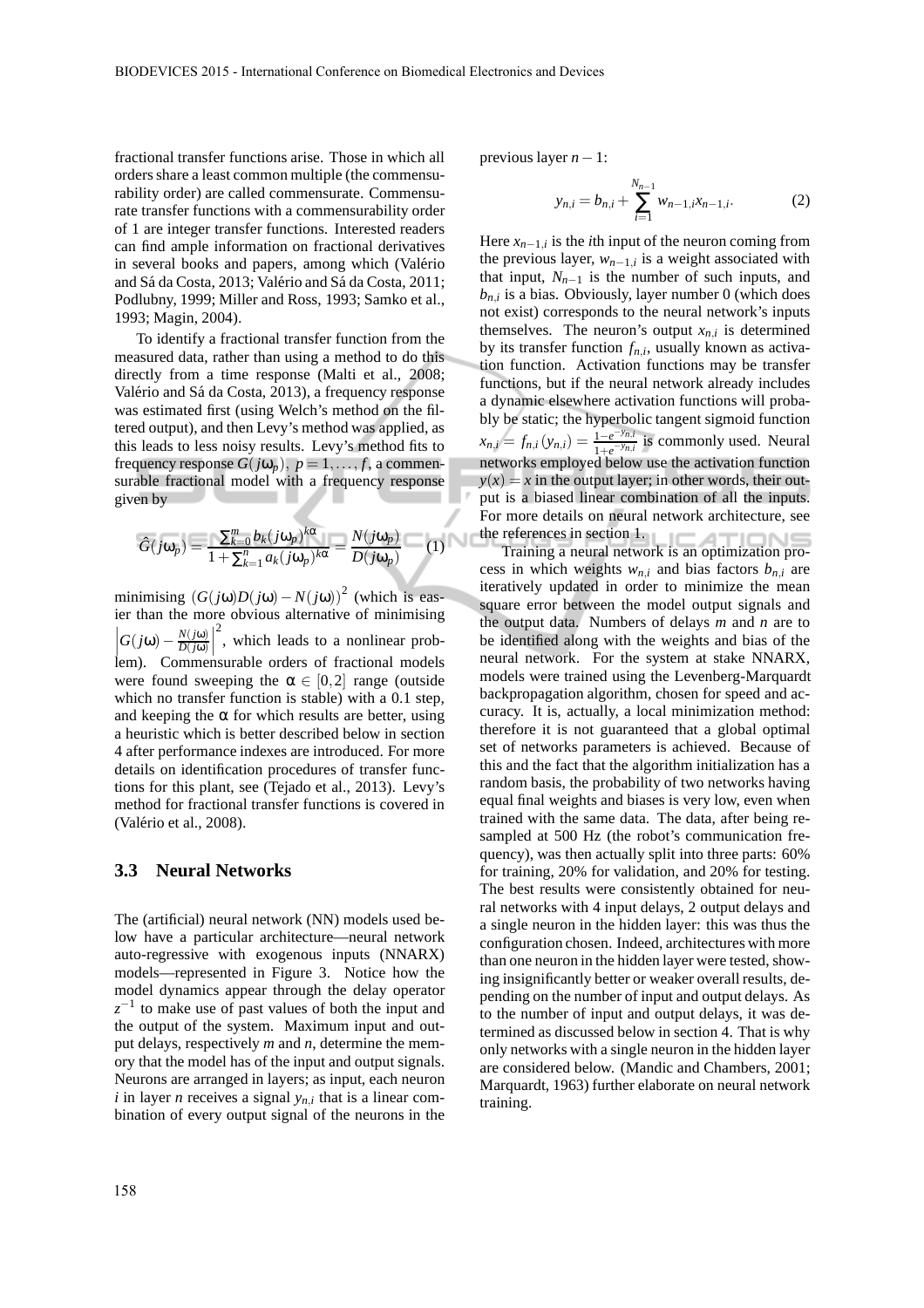

Figure 3: Neural network auto-regressive with exogenous inputs (NNARX) model, with one input and one output, one hidden layer,  $n = 2$  output delays and  $m = 4$  input delays.

### **4 PERFORMANCE ASSESSMENT**

Results were assessed with the following four performance indexes:

Mean Squared Error, 
$$
MSE = \frac{\sum_{j=1}^{N} (y_j - \hat{y}_j)^2}{N}
$$
 (3)  
\nMean Absolute Deviation,  $MAP = \frac{\sum_{j=1}^{N} |y_j - \hat{y}_j|}{N}$  (4)  
\nMaximum Deviation,  $MD = \max_{N} |y_j - \hat{y}_j|$  (5)  
\nVariance Accounted For,  $VAF = 1 - \frac{\sigma^2 (y - \hat{y})}{\sigma^2 (y)}$  (6)

The meaning of the variables for frequency and time responses is shown in Table 1. With three series to compare (gain, phase, time response) and four indexes, there are in all 12 values to assess a model's performance.

Recall that in (Tejado et al., 2013) we have shown that fractional models are better than integer order models, inasmuch they achieve a performance which is similar or even slightly better, with one parameter less, and with clearly less parameter uncertainty. Since identified integer direct models have 2 zeros and 3 poles, inverse models with 3 poles and 3 zeros were considered, as they ought to be causal. In the case of fractional order models, the same principle as above was applied: since fractional order direct models have 1 zero and 2 poles, causal inverse models with 2 zeros and 2 poles were considered. But this time there is the commensurability factor. So, in a first stage, the best commensurable order was found sweeping this factor in the [0.1,1.9] range with a 0.1 step, keeping the model's dynamical structure (2 zeros and 2 poles). The output of this process is a set of 19 models to compare using the 12 aforementioned performance indexes. The following heuristic, essentially a multi-criteria optimisation algorithm, was used to choose the commensurate order:

- 1. Initialize  $P = 12$  lists with a length  $L = 1$ ;
- 2. Select the best *L* models according to each performance index;
- 3. Model by model, check for its presence in any of the *P* lists with length *L* and compute a histogram that shows the number of presences of every model in all the lists;  $\square$   $\square$   $\square$   $\square$   $\square$
- 4. If one model is found to be present in every single list, that is the best choice and the heuristic stops;
- 5. Otherwise, increment the value of *L* by 1 and repeat from step 2.

It may happen that more than one model comes to appear at all *P* lists at the same time. In that case, either may be selected as convenient. With this heuristic a good value for the commensurability order may be got, but a 0.1 step may be a little too rough, so a second stage search was performed. In this stage, the best model was found sweeping the commensurable order, with a 0.01 step, in a range defined by a neighborhood, with a 0.1 radius, centred on the best commensurability value (or values) obtained on the first stage. From this sweeping process, another set of models arise and are, consequently, compared, again, using the same heuristic. Therefore, this second stage is essentially a refined search around the best solution (or solutions) of the first stage.

In the case of NNARX models, training algorithms are rather blind when it comes to the best values of *m* and *n*. Models with an unrealistically large (and unnecessary) number of input and output delays may still provide good results. So we might assume, initially, an unrealistically large number of input and output delays and analyze the corresponding weights, comparing them to decide if *m* and *n* should be decremented, until none of the weights is lower than a certain threshold value. But in this case it is possible to use prior knowledge of the system to be identified, assume a maximum value for the number of input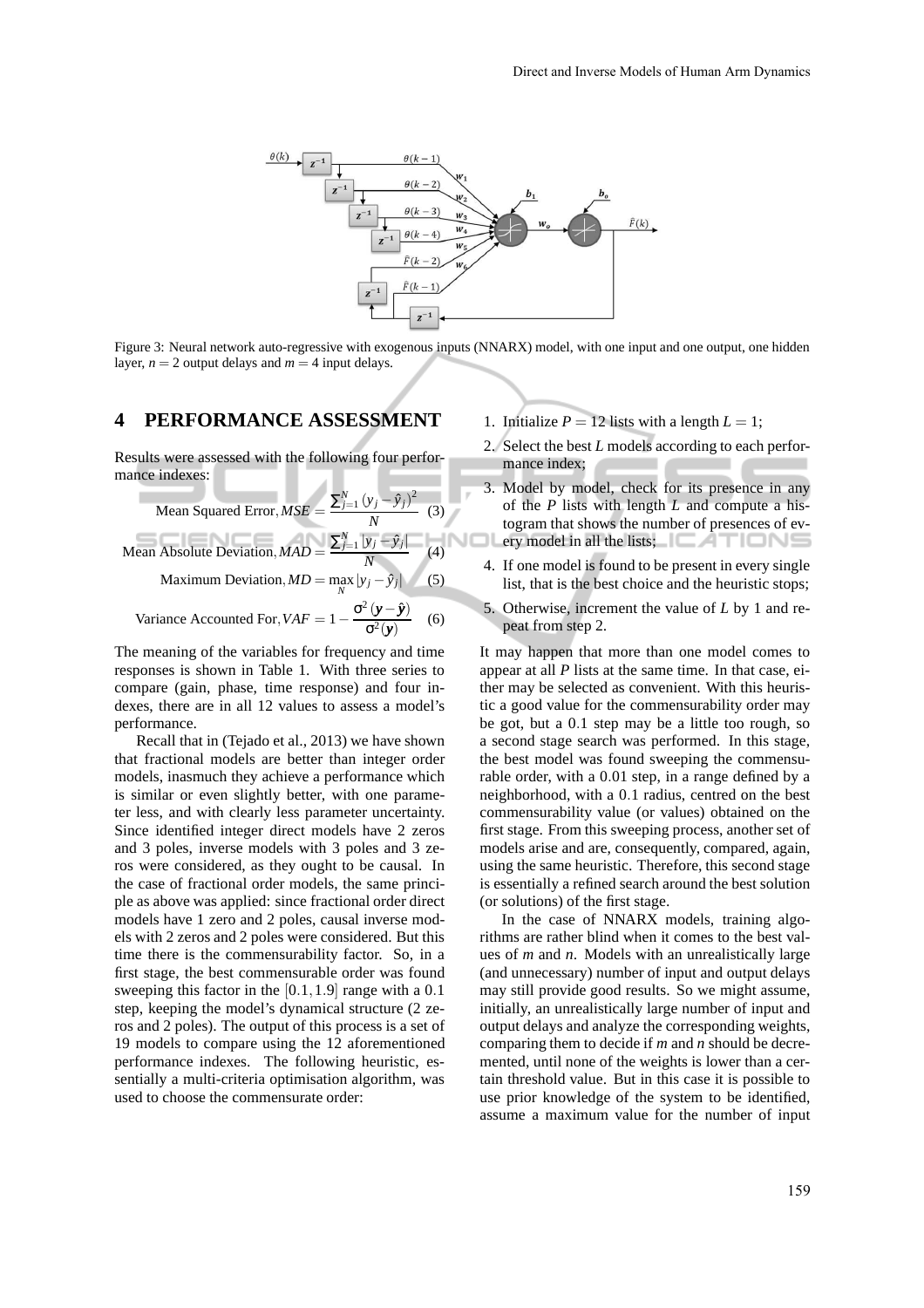Table 1: Variables in equations (3)–(6).

| Variables | Frequency response                                                                                                 | Time                                                                                                                       |                                     |  |  |
|-----------|--------------------------------------------------------------------------------------------------------------------|----------------------------------------------------------------------------------------------------------------------------|-------------------------------------|--|--|
|           | Gain                                                                                                               | Phase                                                                                                                      | response                            |  |  |
|           | Gain curve estimated from measured data for a<br>certain frequency vector                                          | Phase curve estimated from measured data for a<br>certain frequency vector                                                 | Time series of measured input data  |  |  |
|           | Gain curve estimated from measured input and<br>identified inverse model for the same frequency<br>vector of $\nu$ | Phase curve estimated from measured input and<br>identified inverse model for the same frequency<br>vector of $\mathbf{v}$ | Time series of inverse model output |  |  |
|           | Length of the frequency vector length, that must be the same for $y$ and $\hat{y}$                                 | Length of the time series                                                                                                  |                                     |  |  |

Table 2: Performance comparison between identified inverse models of the human arm (best values in bold).

| Model           |       | Frequency response |       |        |             |            |        |         | Time response |            |            |       |        |
|-----------------|-------|--------------------|-------|--------|-------------|------------|--------|---------|---------------|------------|------------|-------|--------|
|                 |       | Magnitude (dB)     |       |        | Phase $(°)$ |            |        |         |               |            |            |       |        |
|                 |       | <b>MSE</b>         | MAS   | MD     | VAF         | <b>MSE</b> | MAS    | MD      | VAF           | <b>MSE</b> | <b>MAS</b> | MD    | VAF    |
| All             | Int.  | 15.410             | 2.903 | 11.994 | 92.545      | 1007.274   | 28.486 | 69.760  | 74.125        | 0.272      | 0.371      | 1.819 | 41.508 |
|                 | Frac. | 21.632             | 3.455 | 14.352 | 88.903      | 628.689    | 18.032 | 58.400  | 86.449        | 0.266      | 0.354      | 1.658 | 47.888 |
|                 | NN    | 23.028             | 3.807 | 18.378 | 90.812      | 559.089    | 16.279 | 101.135 | 87.496        | 1.616      | 1.096      | 2.335 | 57.827 |
| Type I          | Int.  | 12.294             | 2.587 | 11.398 | 92.703      | 764.852    | 24.454 | 62.375  | 82.033        | 0.421      | 0.490      | 2.440 | 51.515 |
|                 | Frac. | 18.769             | 3.274 | 12.803 | 89.150      | 404.851    | 14.437 | 42.690  | 90.971        | 0.423      | 0.477      | 2.284 | 55.144 |
|                 | NΝ    | 25.354             | 4.094 | 14.948 | 90.574      | 467.089    | 16.026 | 76.924  | 88.489        | 0.286      | 0.415      | 2.001 | 63.803 |
| Type II         | Int.  | 15.315             | 2.842 | 12.230 | 93.656      | 1146.667   | 30.209 | 69.054  | 68.563        | 0.143      | 0.280      | 1.408 | 39.239 |
|                 | Frac. | 23.264             | 3.483 | 17.098 | 88.926      | 624.472    | 17.813 | 59.324  | 85.727        | 0.136      | 0.269      | 1.267 | 45.956 |
|                 | NN    | 22.443             | 3.908 | 14.337 | 93.456      | 920.851    | 17.971 | 157.716 | 81.771        | 0.086      | 0.227      | 1.086 | 57.492 |
| <b>Type III</b> | Int.  | 16.032             | 3.089 | 10.971 | 93.165      | 1318.925   | 31.813 | 80.725  | 65.715        | 0.126      | 0.271      | 1.363 | 31.355 |
|                 | Frac. | 21.802             | 3.507 | 14.387 | 89.999      | 687.664    | 19.075 | 67.334  | 84.818        | 0.096      | 0.239      | 1.143 | 45.007 |
|                 | NN    | 24.498             | 4.129 | 12.308 | 93.450      | 647.907    | 17.872 | 128.764 | 84.132        | 0.098      | 0.250      | 1.041 | 54.529 |

and output delays and try every dynamical structural combination within that maximum number of delays; from this process, results a set of models that should be compared, keeping the best one. It was shown that linear inverse models are of 2nd or 3rd order, so a maximum of 6 input and output delays was considered, to give some margin for possible additional nonlinear dynamics to be identified in measured data. With this maximum value, one gets a set of 36 neural networks to compare and a heuristic similar to the one described above for fractional plants was employed. The only difference here is that, as mentioned previously, very complex networks can have slightly better results, but at the cost of a lower computational efficiency. Therefore, to the 12 values of performance indexes mentioned above, two more were added: *m* and *n* themselves, thus providing for a neural network which is a compromise between model performance and model complexity.

# **5 COMMENTS AND CONCLUSIONS**

Performance results in Table 2 show that integer models often get better results in what the gain of the transfer function is concerned, but not the phase, or above all the time response; NN models, even though nonlinear, do not consistently perform better, and,



Figure 4: Part of the responses of the several models, compared with experimental data.

when they do, only slightly. Normalising all performance indexes between 0 (worst) and 1 (best), and averaging the results, we obtain the following results: integer models, 0.6224; fractional models, 0.6847; NNARX models, 0.3770. It can be seen that fractional models achieve their performance being linear, continuous (and thus fit for every sampling time) and using one parameter less than integer models. They are thus the simplest possible model.

So again we find a dynamic behaviour which we can conclude is best described by fractional transfer functions, just as was seen in (Tejado et al., 2013) for direct models. Figure 4 shows some seconds of the responses obtained with the different models, compared with experimental data.

Future work consists in using these models to make a KUKA LWR 4+ 7–degree of freedom light